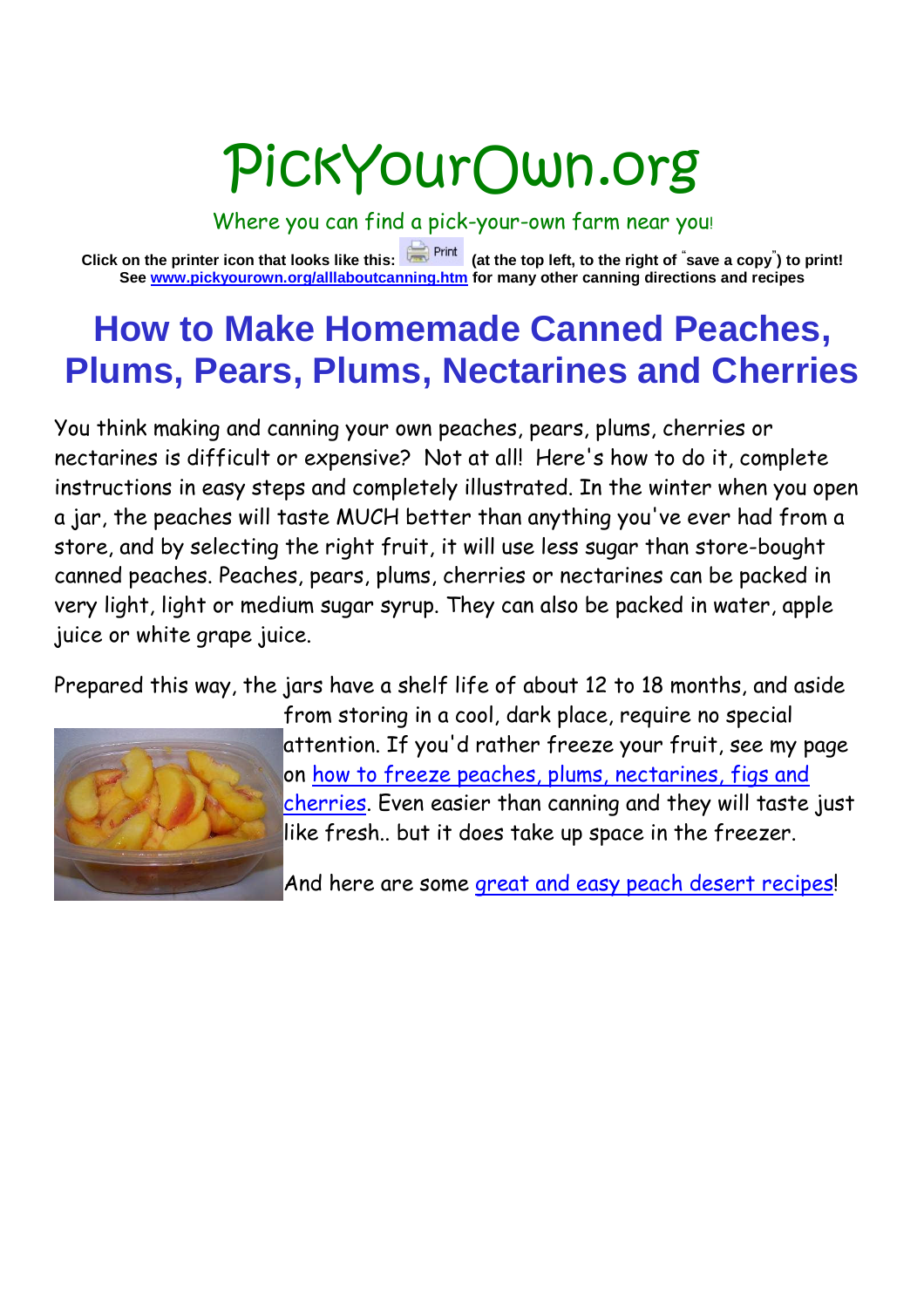## **Ingredients and Equipment**

Fruit (see step 1) Jar grabber (to pick up the hot jars) Lid lifter (has a magnet to pick the lids out of the boiling water where you sterilize them. (\$2 at Wal-Mart) Jar funnel (\$2 at Wal-Mart) At least 1 large pot Large spoons and ladles Ball jars (Publix, Wal-Mart carry then - about \$8 per dozen quart jars including the lids and rings) Sugar (or fruit juice, or Splenda, or just water!)

1 Water Bath Canner (a huge pot with a lifting rack to sterilize the jars of peaches after filling (about \$30 to \$35 at mall kitchen stores, Wal-Mart) You CAN use a large pot instead, but the canners are deeper, and have a rack top make lifting the jars out easier. If you plan on canning every year, they're worth the investment.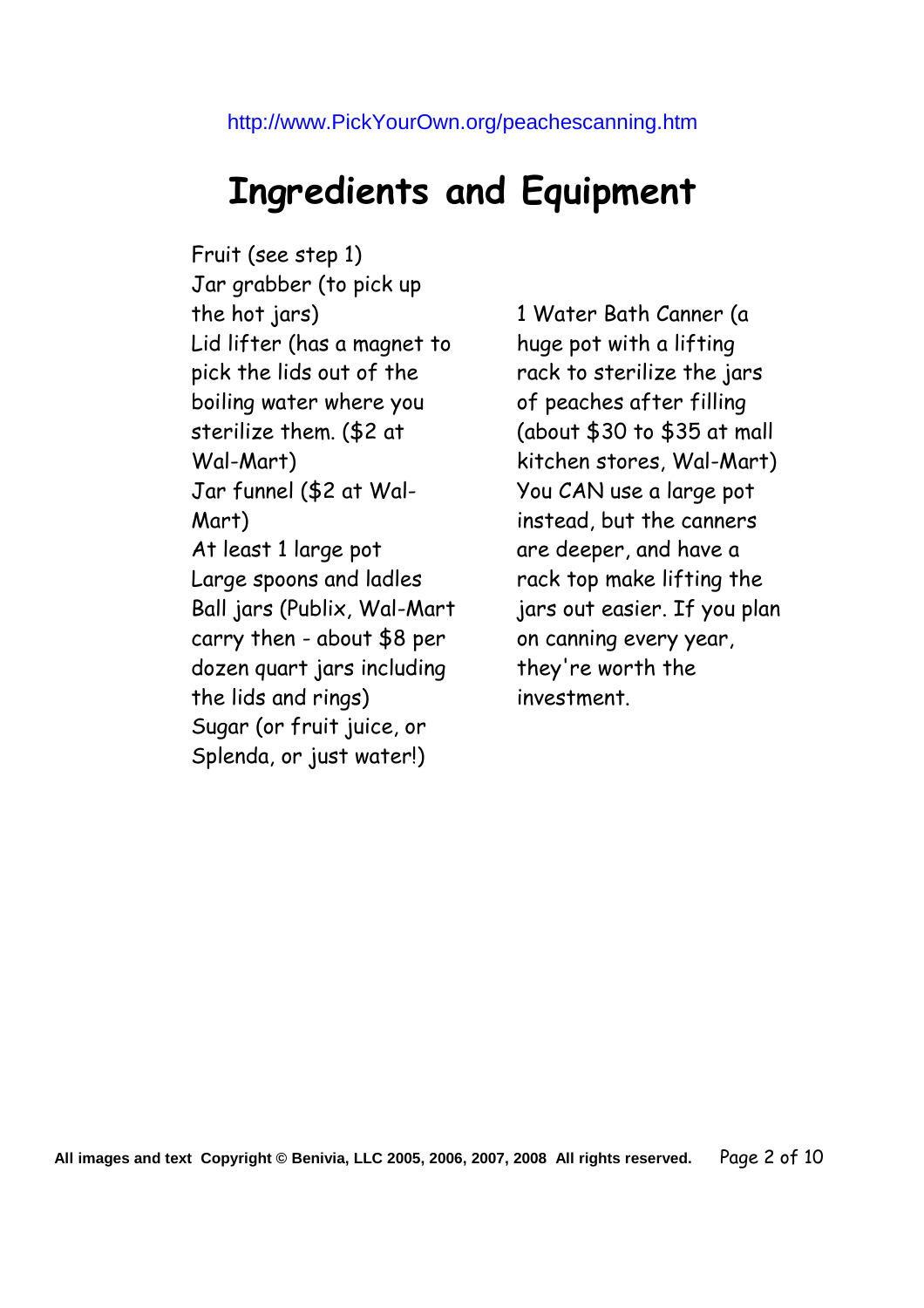### **Recipe and Directions**



**Step 1 - Selecting the peaches, plums, cherries or nectarines**

The most important step! You need peaches that are sweet, and to make the work easier, cling-free (also called freestone). This means that the peach separates easily from the pit! Same with nectarines, and this doesn't apply to cherries or plums. Don't miss the peach picking tips page!

Choose ripe, mature fruit of ideal quality for eating fresh or cooking. They should not be mushy, but they also should not be rock hard: just as ripe as you would eat them fresh.

After this step, I'll just refer to "peaches" but it applies to plums, pears, cherries and nectarines.

#### **Step 2 - How many peaches and where to get them**

You can pick your own, or buy them at the grocery store. But for large quantities, you'll find that real\* farmer's markets, like the Farmer's Market in Forest Park, Georgia have them at the best prices.

It takes about 5 good sizes peaches or nectarines (or about 10 plums) to fill one quart jar. An average of  $17\frac{1}{2}$  pounds is needed per canner load of 7 quarts; an average of 11 pounds is needed per canner load of 9 pints. A bushel weighs 48 pounds and yields 16 to 24 quarts — an average of  $2\frac{1}{2}$  pounds per quart.

\* - not the cutesy, fake farmer's markets that are just warehouse grocery stores that call themselves farmer's markets.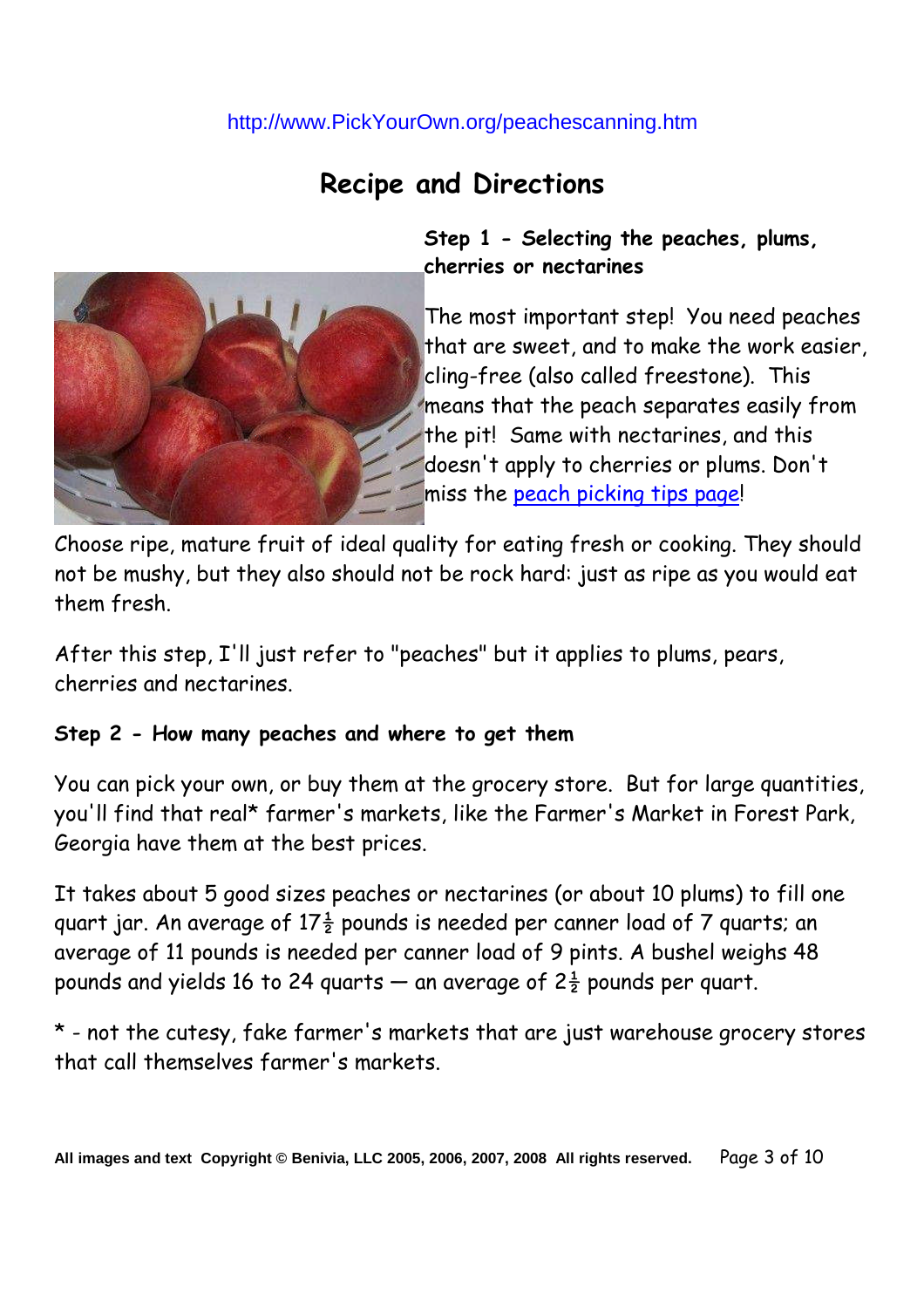#### **Step 3 - Prepare the sugar (or other sweetener) solution**

Peaches must be packed in a solution of water and sugar or fruit juice. It's up to you which to use. Sugar is added to improve flavor, help stabilize color, and retain the shape of the fruit. It is not added as a preservative. Sugar solution is much less expensive (unless you have a supply of cheap grape juice), so I usually use a light solution to keep



sugar (and the added calories) to a minimum.

| <b>Syrup</b> | Sugar            | Water              | Yield       |  |
|--------------|------------------|--------------------|-------------|--|
| Light        | $2 \text{ cups}$ | 6 cups             | 7 cups      |  |
| Medium       | 3 cups           | 6 cups $\parallel$ | $61/2$ cups |  |
| <b>Heavy</b> | 4 cups           | 6 cups             | 7 cups      |  |

**Sugar Syrup**

NOTE: you can ALSO use fruit juice (if you want a natural alternative) or water or artificial sweetener (Splenda, but NOT Nutrasweet; if you want a low calorie alternative). Click here for instruction about how to prepare these sugarless, fruit juice, or Splenda solutions!

To prepare syrup, while heating water, add sugar slowly, stirring constantly to dissolve. Bring to a gentle boil and keep it simmering. After preparing the liquid syrup, keep it hot (but not boiling).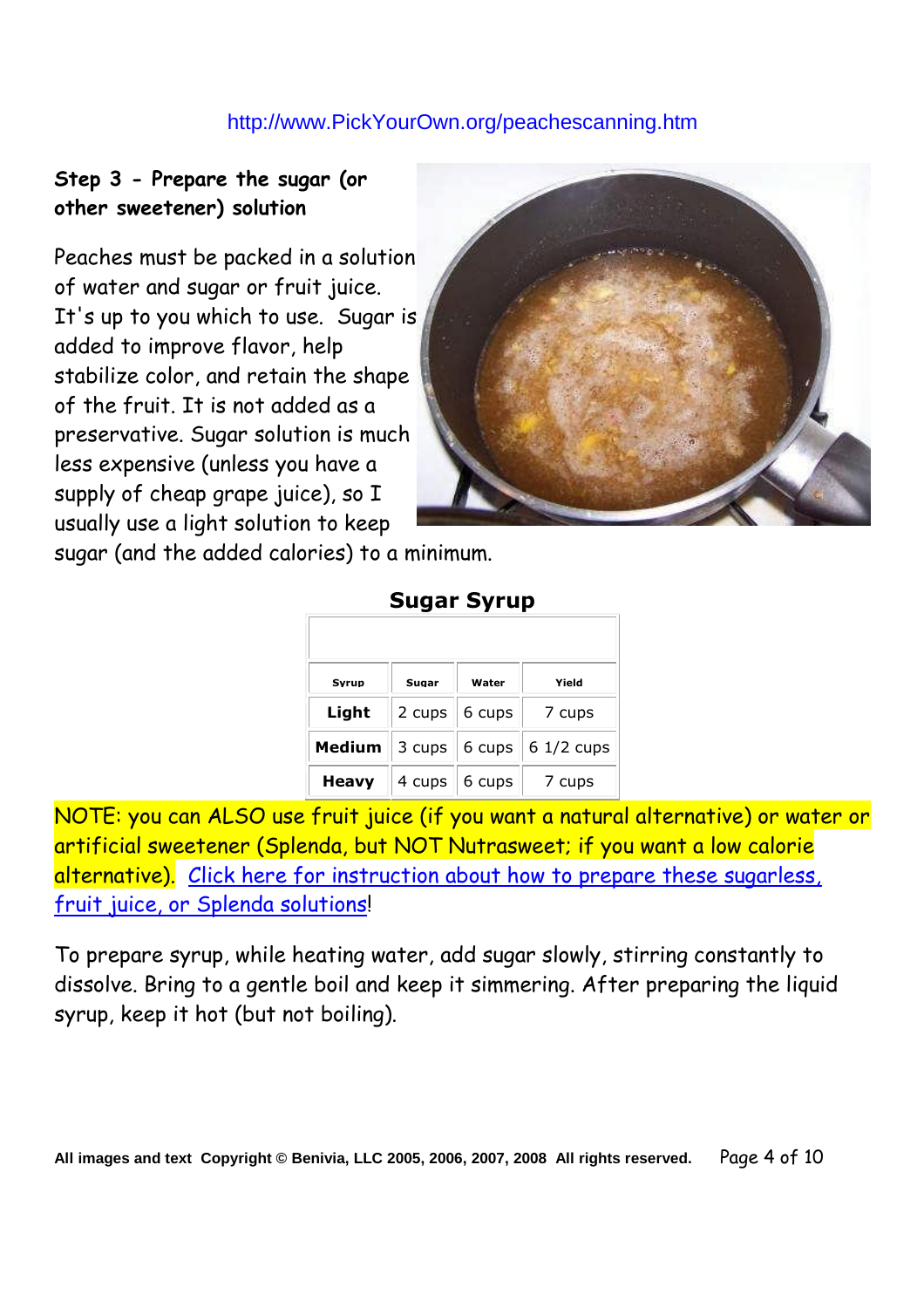**Step 4 - Wash the jars and lids**



This is a good time to get the jars ready! The dishwasher is fine for the jars; especially if it has a "sterilize" cycle - put the lids into a pan of boiling water for at least several minutes. I just put the lids in a small pot of almost boiling water for 5 minutes, and use the magnetic "lid lifter wand" (available from WalMart, Target, and sometimes at grocery stores) to pull them out.

#### **Step 5 -Wash the peaches!**

I'm sure you can figure out how to wash the peaches in plain cold or lukewarm water



#### **Step 6 - Peeling the Peaches**



Nope, we're not going to peel them by hand; that's way too much work. Instead, here's a great trick that works with many fruits and vegetables with

skins (like tomatoes): just dip the fruit in boiling water for 20 to 45 seconds. Remove from the water using a slotted spoon and put

into a large bowl or pot of cold water and ice.



**All images and text Copyright © Benivia, LLC 2005, 2006, 2007, 2008 All rights reserved.** Page 5 of 10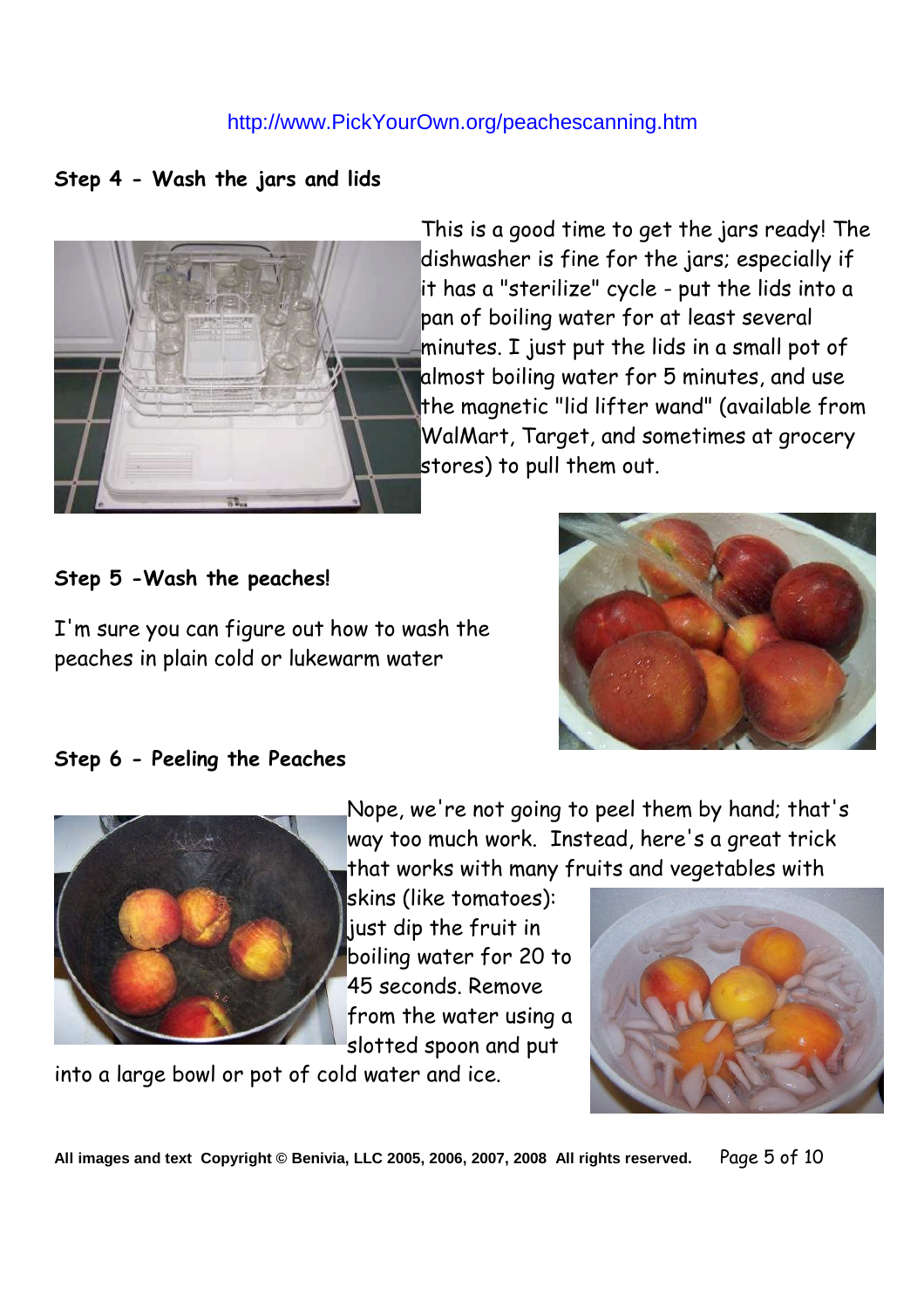The skins will easily slide off now!

Nectarines do not need to be peeled, if you don't mind the skins.



#### **Step 7 - Cut up the peaches**



Cut out any brown spots and mushy areas. Cut the peaches in half, or quarters or slices, as you prefer! Remove pits!

#### **Step 8 - Prevent the fruit from darkening!**



Peaches will turn brown when exposed to air, even air in a sealed, sterile jar. To keep the fruit from turning brown, when you get a bowlful, sprinkle 1/4 cup lemon juice or Fruit-Fresh (which is just citric acid, vitamin C, perfectly natural). Then stir the peaches to make sure all the surfaces have been coated.



**All images and text Copyright © Benivia, LLC 2005, 2006, 2007, 2008 All rights reserved.** Page 6 of 10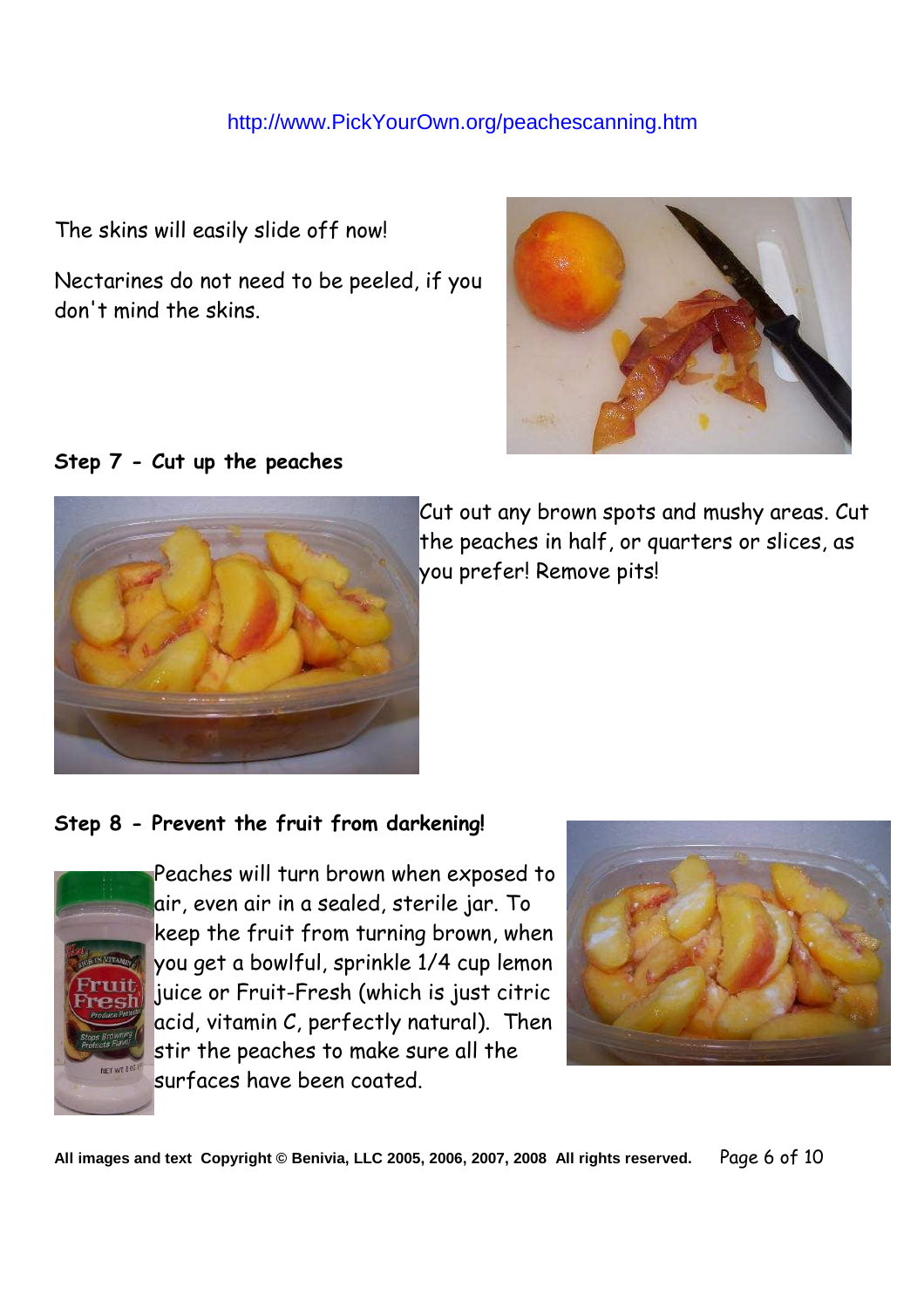#### **Step 9 - For a Hot Pack**



Hot packing is recommended for all fruits because it is a bit safer and makes fruit easier to pack in jars. Hot packed peaches are also less likely to float than peaches canned by the raw-pack method. Just put the cut peaches into the barely boiling syrup solution for 5 minutes. **(If you want to use the "cold pack" or "raw pack" method, just skip this step!)**

Hot packing also helps top reduce air entrapment

(bubbles) as the cell structure of peaches tends to retain air; which is released during the heating prior to the jars being filled. Hot packing also tends to produce brighter colors.

#### **Step 10 - Fill the jars**

Pack the peaches into sterilized jars (leaving 1/2 to 1 inch space at the top) and cover with boiling sugar syrup leaving 1/2 inch head space. (if you don't cook or heat the peaches first, this is called "cold packing"). Run a rubber spatula or table knife gently between peaches and jar to release trapped air bubbles. To do this more effectively, tilt the jar slightly while running the tool between the



fruit and the edge of the jar and also pressing inward against the fruit a few times.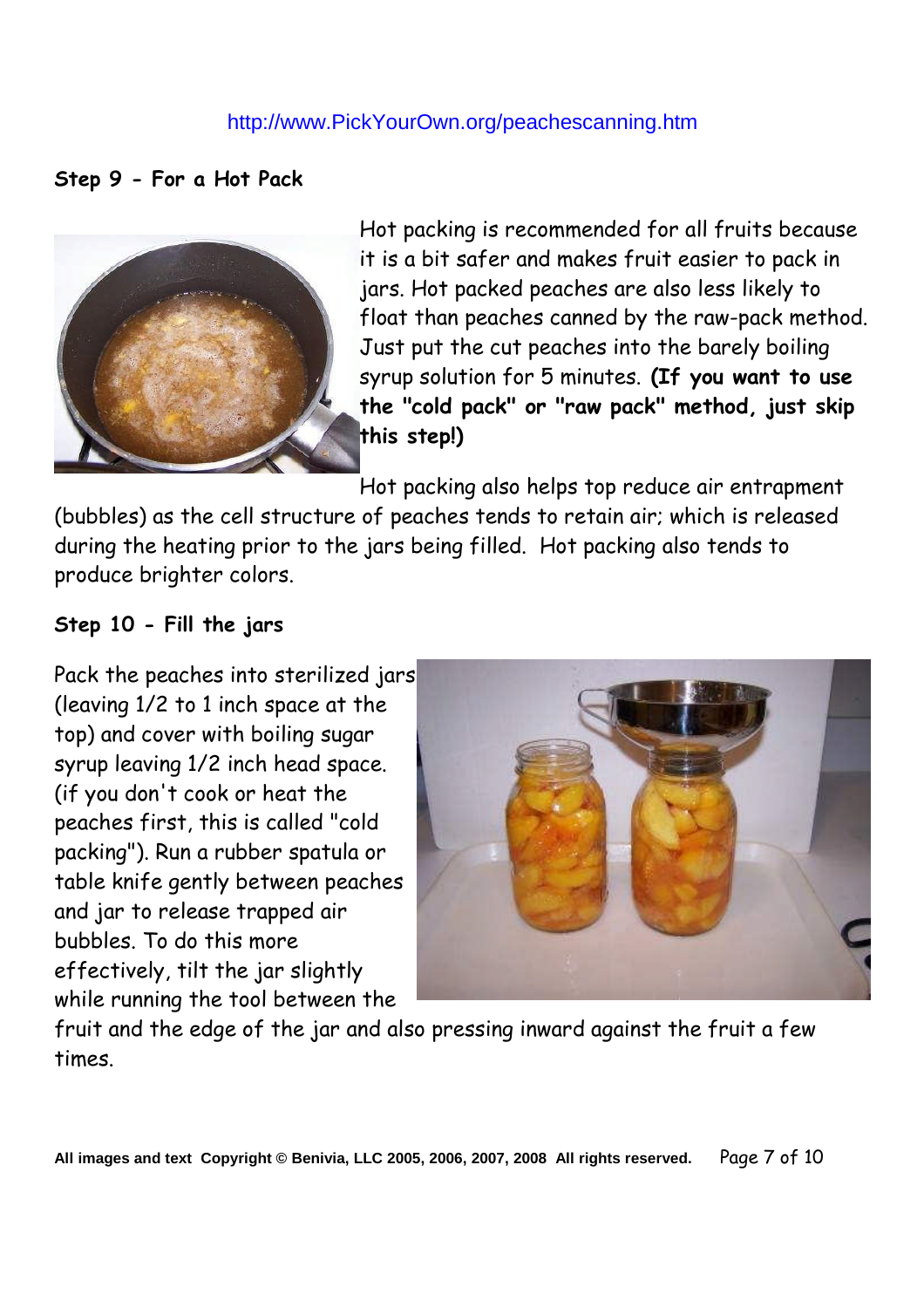After packing the peaches in the jar, pour the sugar solution up to 1/2 inch (1 cm) from the top. the fruit should be covered completely. If you have problems with fruit darkening (turning brown) later, then sprinkle 1/2 teaspoon of FruitFresh or ascorbic acid into the top of the jar before you seal it.

Wipe rim and screw threads with a clean damp cloth. Add lid, screw band and tighten firmly and evenly. Do not over tighten.

#### **Tips!**



Canned fruits often will float if the sugar syrup is too heavy, if jars are packed too loosely or if air remains in the tissues of the fruit after processing. To avoid this use a light or medium sugar syrup, make sure fruit is firm and ripe and pack fruit tightly in jars without crushing.

If fruit is not covered by liquid it may darken during storage (but does not necessarily mean it is spoiled, as all fruits will darken somewhat). To avoid this be sure fruit is covered by remove air bubbles from jars liquid while still leaving the recommended head space. Also be sure to remove trapped air bubbles as described earlier.

Peaches, pears and apples may also show a blue, red or pink color change after canning. This is the result of natural chemical changes that sometimes occur as fruits are heated. It is harmless

and won't affect flavor!

Also, avoid storing canned food near heat sources such as a furnace, water heater, hot water or sunny areas. Jars need to be kept cool and dark for longer storage life and to protect against spoilage. Be sure to store in a dry place. If the lid or band rusts, that can cause the seal to break.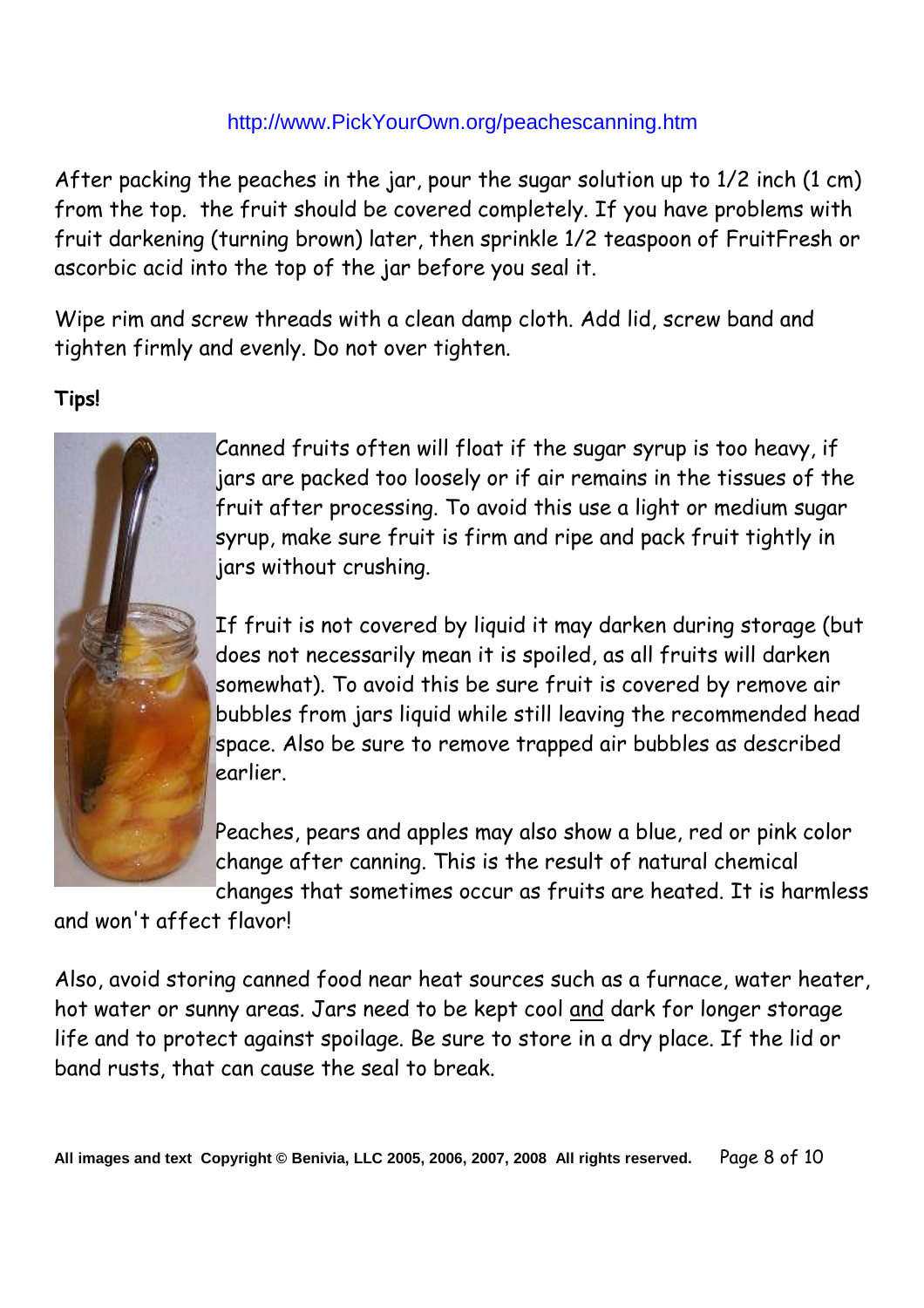#### **Step 11 - Process the jars in the water bath**

Put the sealed jars in the canner and keep them cover with at least 1 inch of water and boiling. In general, if you are at sea level, boil them for at least 20 minutes (and no more than 30 min).

Here are more specific guidelines from the USDA for canning peaches in a boiling-water, a dial, or a weighted-gauge canner:



| Table 1. Recommended process time for Peaches, halved or sliced<br>in a boiling-water canner. |                    |                              |                                                                 |          |          |  |
|-----------------------------------------------------------------------------------------------|--------------------|------------------------------|-----------------------------------------------------------------|----------|----------|--|
|                                                                                               |                    | Process Time at Altitudes of |                                                                 |          |          |  |
| Style of<br>Pack                                                                              | Jar<br><b>Size</b> | ft                           | $0 - 1,000$   1,001 - 3,000   3,001 - 6,000   Above 6,000<br>ft |          | ft       |  |
| Hot                                                                                           | Pints<br>Quarts    | 20 min<br>25                 | 25<br>30                                                        | 30<br>35 | 35<br>40 |  |
| Raw                                                                                           | Pints<br>Quarts    | 25<br>30                     | 30<br>35                                                        | 35<br>40 | 40<br>45 |  |

| <b>Table 2.</b> Process Times for Peaches (Halved or Sliced)<br>in a Dial-Gauge Pressure Canner. |                    |                                       |                     |                       |                         |                       |
|--------------------------------------------------------------------------------------------------|--------------------|---------------------------------------|---------------------|-----------------------|-------------------------|-----------------------|
|                                                                                                  |                    | Canner Pressure (PSI) at Altitudes of |                     |                       |                         |                       |
| Style of<br>Pack                                                                                 | Jar<br><b>Size</b> | <b>Process</b><br>Time (Min)          | $0 -$<br>$2,000$ ft | $2,001 -$<br>4,000 ft | $4,001 -$<br>$6,000$ ft | $6,001 -$<br>8,000 ft |
| Hot and<br>Raw                                                                                   | Pints or<br>Quarts | 10                                    | 6                   |                       | 8                       | 9                     |

**All images and text Copyright © Benivia, LLC 2005, 2006, 2007, 2008 All rights reserved.** Page 9 of 10